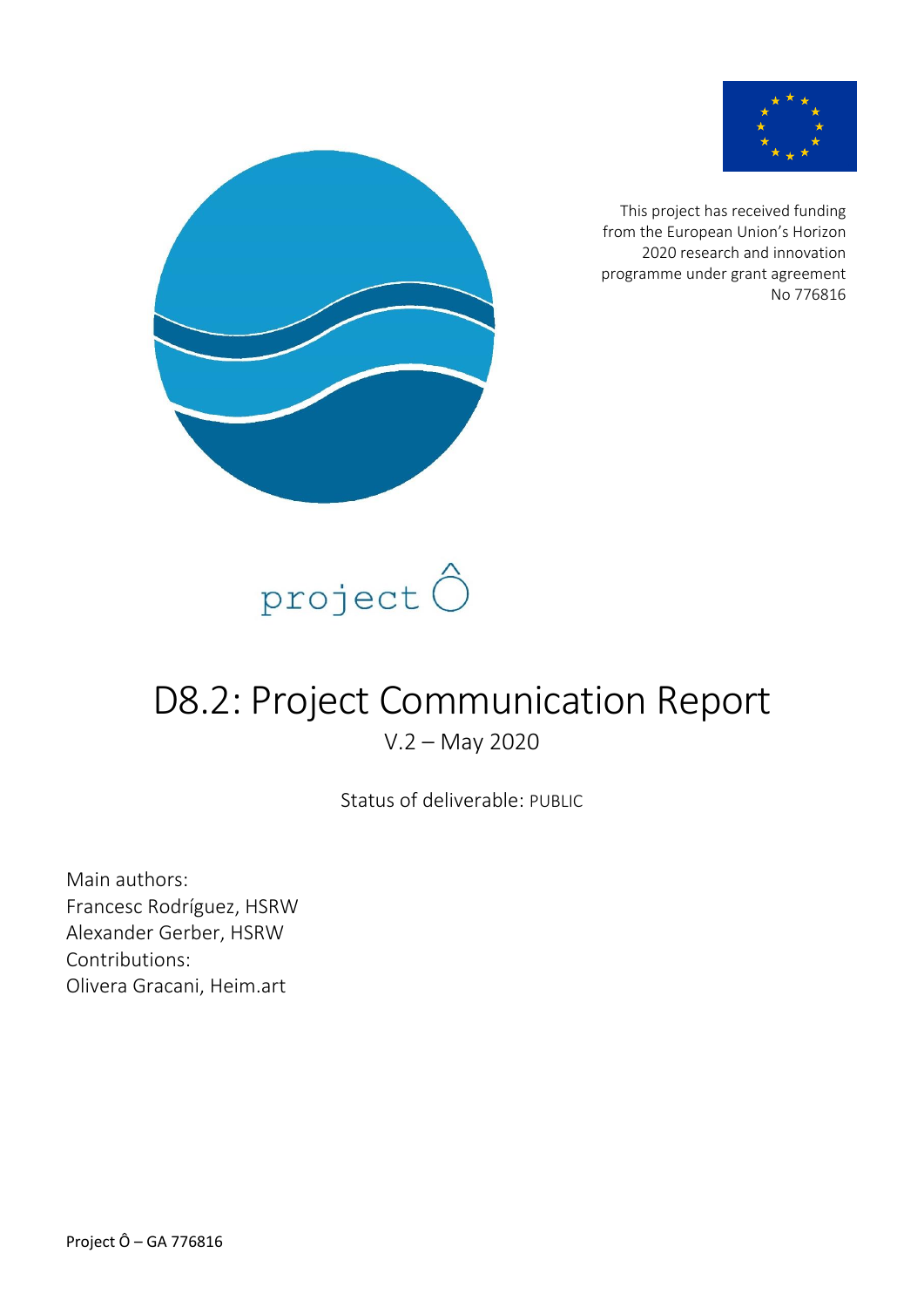### <span id="page-1-0"></span>Deliverable Review and Approval

The individuals listed below are not directly involved in the preparation of this deliverable and will review the present document.

| Name                    | Organization                                    |
|-------------------------|-------------------------------------------------|
| Cejna Anna Quist-Jensen | <b>Aalborg University</b>                       |
| Conchi O. Ania          | Le Centre national de la recherche scientifique |
|                         |                                                 |

### <span id="page-1-1"></span>Deliverable Development and Review Process

|                | Key Event                                                              | Deadline                                                                                               | Done by                              |
|----------------|------------------------------------------------------------------------|--------------------------------------------------------------------------------------------------------|--------------------------------------|
| 1              | Submission of Draft Deliverable to reviewers                           | <b>Tues 5 Nov 2019</b><br>(180 days after the<br>officially foreseen<br>submission date in the<br>DoA) | <b>Francesc Rodriguez</b>            |
| $\overline{2}$ | Initial Review and Comments obtained                                   | Fri 15 Nov 2019<br>(165 days after the<br>officially foreseen<br>submission date in the<br>DoA)        | Francesc Rodríguez                   |
| 3              | Uploading and submission of Final Deliverable on<br>Participant Portal | Fri 29 Nov 2019<br>(150 days after the<br>officially foreseen<br>submission date in the<br>DoA)        | Francesc Rodríguez                   |
| 4              | Review                                                                 | 27/05/2020                                                                                             | Alexander Gerber &<br>Chiara Iurlaro |

#### <span id="page-1-2"></span>Executive summary

The purpose of this deliverable is to outline the internal and external communicative framework of Project Ô. It constitutes a first necessary stage towards the Project Communication Strategy (D8.3), which is to be delivered in month 18. The present deliverable includes an internal and external communication analysis of the consortium, the key communication objectives based on a segmentation of target audiences in three clusters, and the key messages and means of communication employed.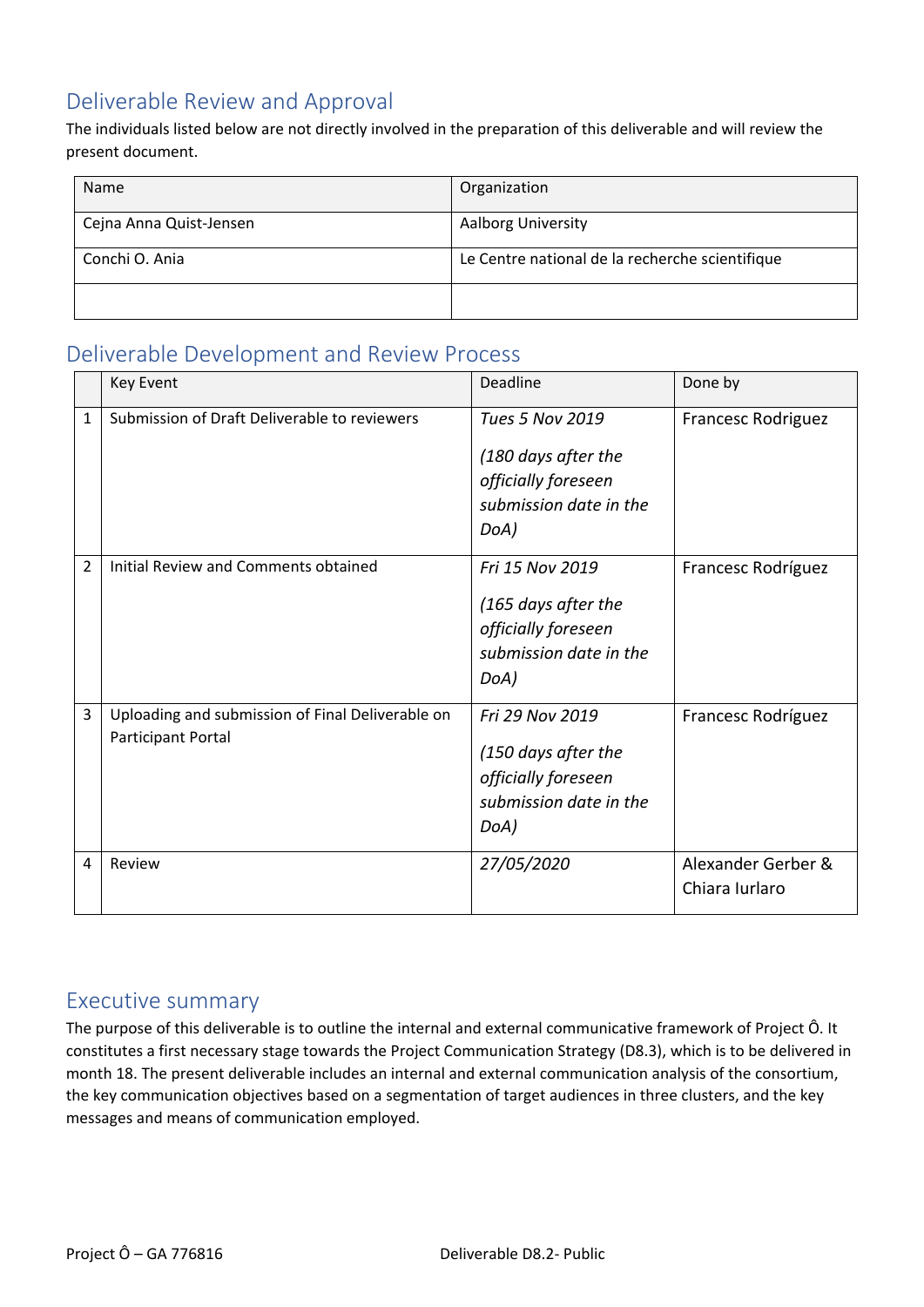# Table of Contents

| 1.                                                                                    |
|---------------------------------------------------------------------------------------|
| 2.                                                                                    |
|                                                                                       |
|                                                                                       |
| 2.3 Analysis of expectations and capacities for communication within the consortium 3 |
| 3.                                                                                    |
|                                                                                       |
|                                                                                       |
| 4.                                                                                    |
|                                                                                       |
|                                                                                       |
| 5.                                                                                    |
|                                                                                       |
| 6.                                                                                    |
|                                                                                       |
|                                                                                       |
| 7.                                                                                    |
| 8.                                                                                    |
|                                                                                       |
|                                                                                       |
|                                                                                       |
|                                                                                       |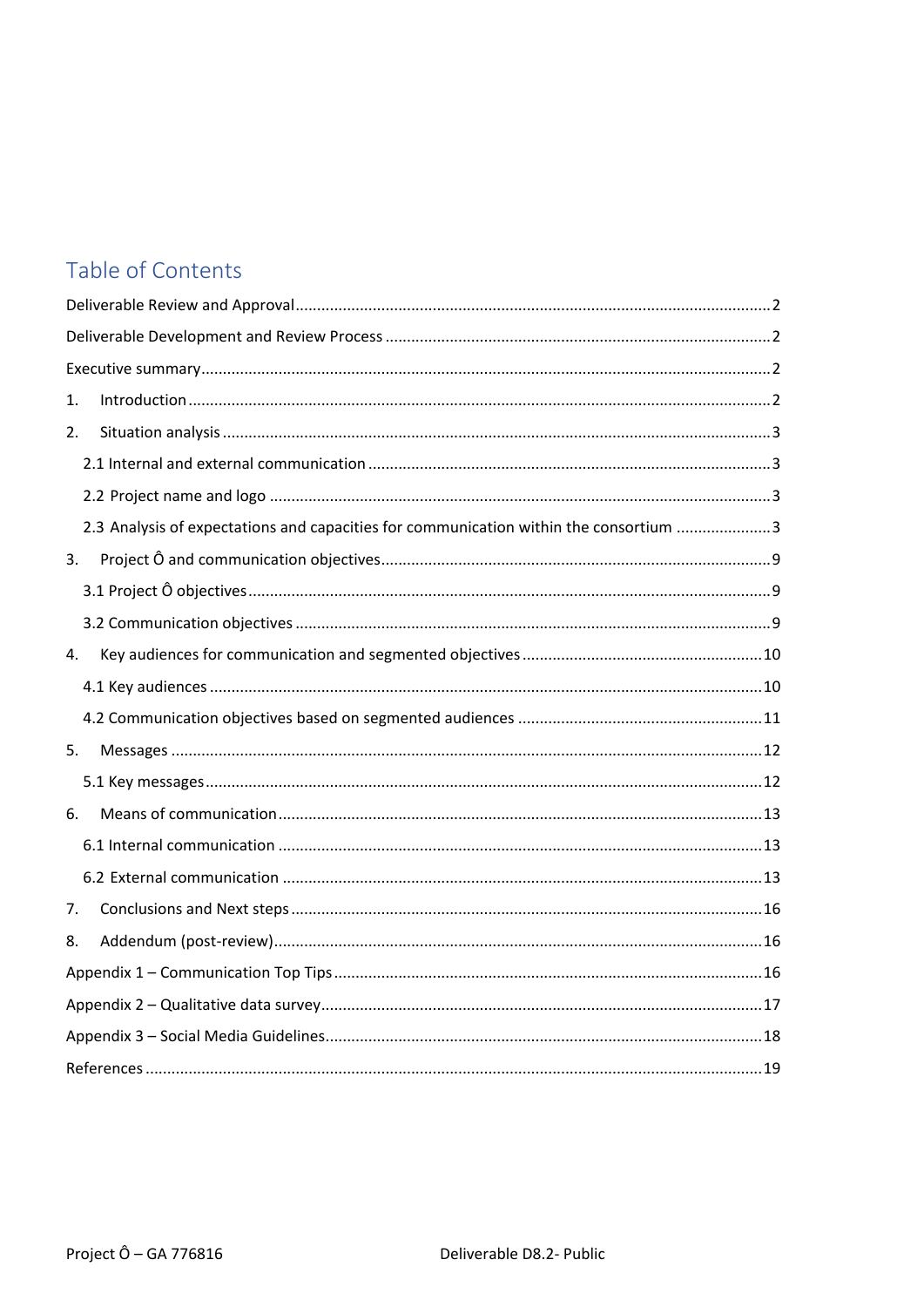### <span id="page-3-0"></span>1. Introduction

Project Ô is a European Commission Innovation Action (Horizon 2020 program) coordinated by IRIS srl (Italy), started in June 2018 and lasting four years. The main aims of the project are to implement innovative "small water loops" in four demonstration sites, and to assess their efficacy and efficiency to achieve reduction of energy cost, to treat water pollutants in new ways, and to improve the quality of used water, among other specific goals. Project Ô is based on the project's successful implementation in four demonstrations sites in Italy, Israel, Spain, and Croatia. Throughout the duration of the project, communication plays a pivotal role, and thus, it must be planned, structured and organised in a way that supports its objectives.

Just to put this report into context, it is necessary to consider that the European Commission Decision of 2014 (4995) states that "activities to disseminate information and exploit research and innovation results as well as carry out communication activities will be an important and integral part of Horizon 2020". Similarly, the Article 38 of the model grant agreement prescribes that "the beneficiaries must promote the action and its results, by providing targeted information to multiple audiences (including the media and the public) in a strategic and effective manner" (AGA, 2018).

Effective Communication in general and an upstream stakeholder engagement in particular are high priorities in Project Ô. Workpackage 8 (WP8) is facilitating this by diverse means of communication and formative evaluation of its impacts. The Deliverable 8.2 (D8.2) is based on, but goes beyond, the components of the communication plan described in the Description of Action (part B, pp.62-63). D8.2 is an analysis of expectations and capacities for communication within and beyond the project consortium, and has to be considered as a practical tool to facilitate the development of the Communication Strategy (D8.3), which will be delivered in month 18.

It is important, thus, to distinguish between this Communication Report (D8.2) and the Communication Strategy (D8.3). Whereas the Communication Report is an analysis of the current and potential tools for the internal and external communication of the project, the Communication Strategy sets the direction for all of the communication plans, according to the needs of stakeholders in each demonstration site.

Having this in mind, it is important to highlight that communication is not a goal per se, but a means for all beneficiaries of the consortium to help fulfil the objectives of the project plan. Through communication, the project has the capacity to form opinions, engage stakeholders in the development of the project, understand and discuss ideas and attitudes about water, co-create knowledge in the demonstration sites, raise awareness, understand the position of stakeholders in a dynamic environment, etc.

This document provides practical support for project internal and external communication. It should be seen as a practical tool to provide communication among the project beneficiaries and between the project and other stakeholders. This document should be also regarded as adaptable and measurable, building on the strengths and needs of the project consortium beneficiaries and external stakeholders.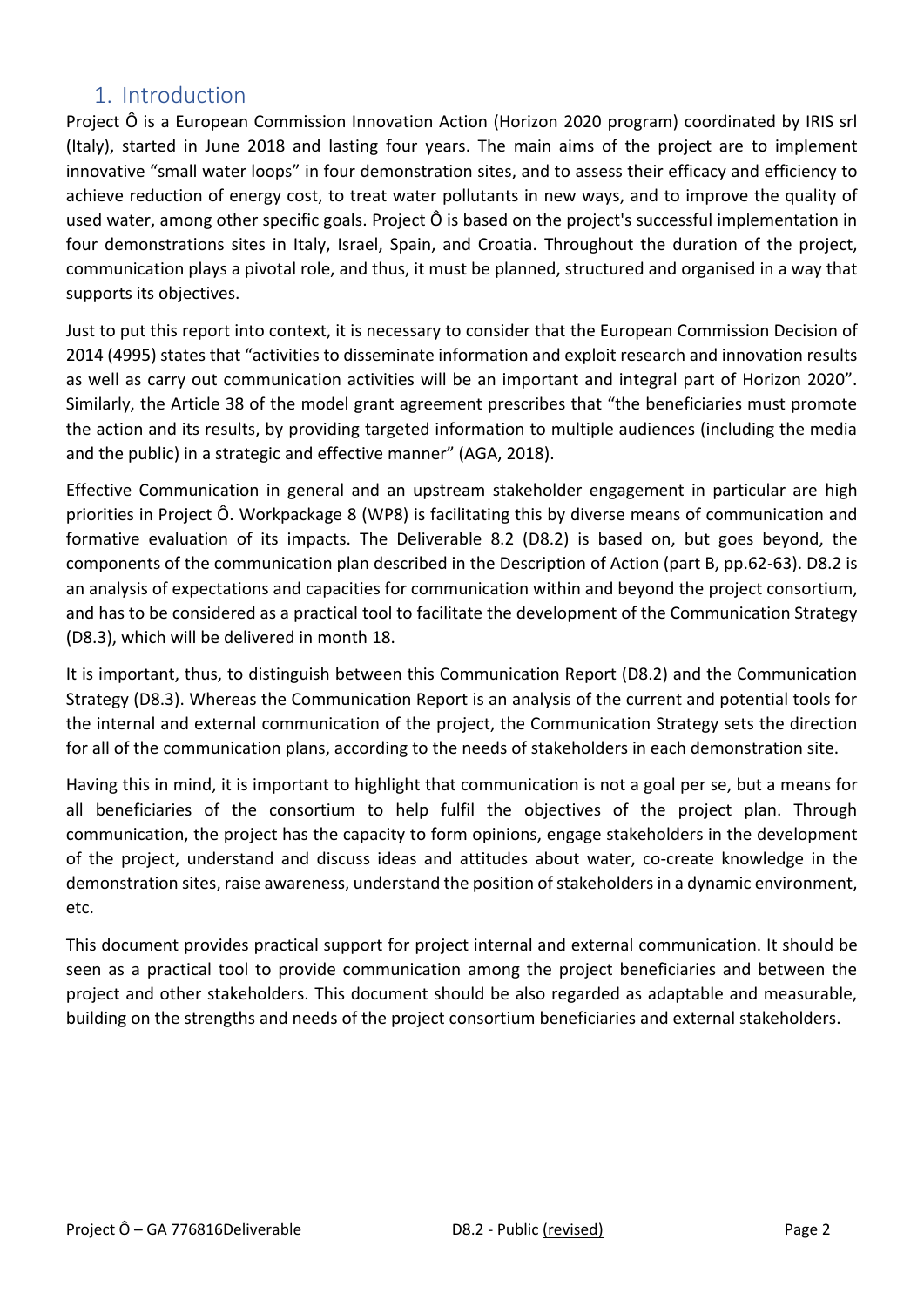### <span id="page-4-0"></span>2. Situation analysis

#### 2.1 Internal and external communication

<span id="page-4-1"></span>The internal communication is key for working effectively at all levels and for project engagement. The internal communication has been established since the first day of the project and maintained throughout its course through several channels (see section 6.1 in this report).

The external communication refers to communication established with external stakeholders of various types. Project Ô has started to communicate at the beginning of the project (see Milestone 30 report), and in doing so, the project has created a distinguishable brand identity mainly based on its logo and name, as it is shown below.

#### 2.2Project name and logo

<span id="page-4-2"></span>The name of Project Ô was chosen because Ô is pronounced as EAU (water, in French) and is written as a circle, reminding of the circularity of water reuse.

Another important action to establish the identity of the project is the design of a logo that has been used in the documentation and communicative material of the project.

The logo was made by the Project Ô beneficiary Heim.art, who were inspired by a sphere, which represents water as the basic element of life.



Water is also the basic element of movement and human interaction. The issue of water is and will be increasingly critical on the whole planet Earth. The logo of the Project Ô represents the circular nature, the movement, and the essence of water as an element. In dealing with the development of water management systems, Project Ô aims not only to improve systems for purifying water, but also to purify the relationship between humans and water, relying on technology, but also local histories and social structures. Different communities have different relationships to water, they relate to it in a different way and approach it in a different way. However, regardless of the shade of emotions related to water, for everyone the notion of water is a clear, blue flow.<sup>1</sup>

The idea behind the two shades of blue and white lines is to describe the variety of three 3 stages of water (solid, liquid and gas), two main types of water occurring in nature (fresh and salt water), and water before and after being treated. The flow between these types is what Project Ô is interested in.

| Lighter shade of blue | RGB/CMYK R: 20 B:153 G: 205 / C: 77% M: 25% Y: 4% K: 0%  |
|-----------------------|----------------------------------------------------------|
| Darker shade of blue  | RGB/CMYK R: 2 B: 102 G: 153 / C: 93% M: 58% Y: 18% K: 2% |

#### 2.3 Analysis of expectations and capacities for communication within the consortium<sup>2</sup>

<span id="page-4-3"></span>A project internal online survey was conducted in June 2019 to determine the communication expectations and capacities within the consortium. The survey was distributed twice electronically on June the  $13<sup>th</sup>$  2019, and on August the  $7<sup>th</sup>$  2019.

1 Information provided by Heim.art

 $2$  It has to be updated with new respondents in late August.

Project Ô – GA 776816Deliverable D8.2 - Public (revised) Page 3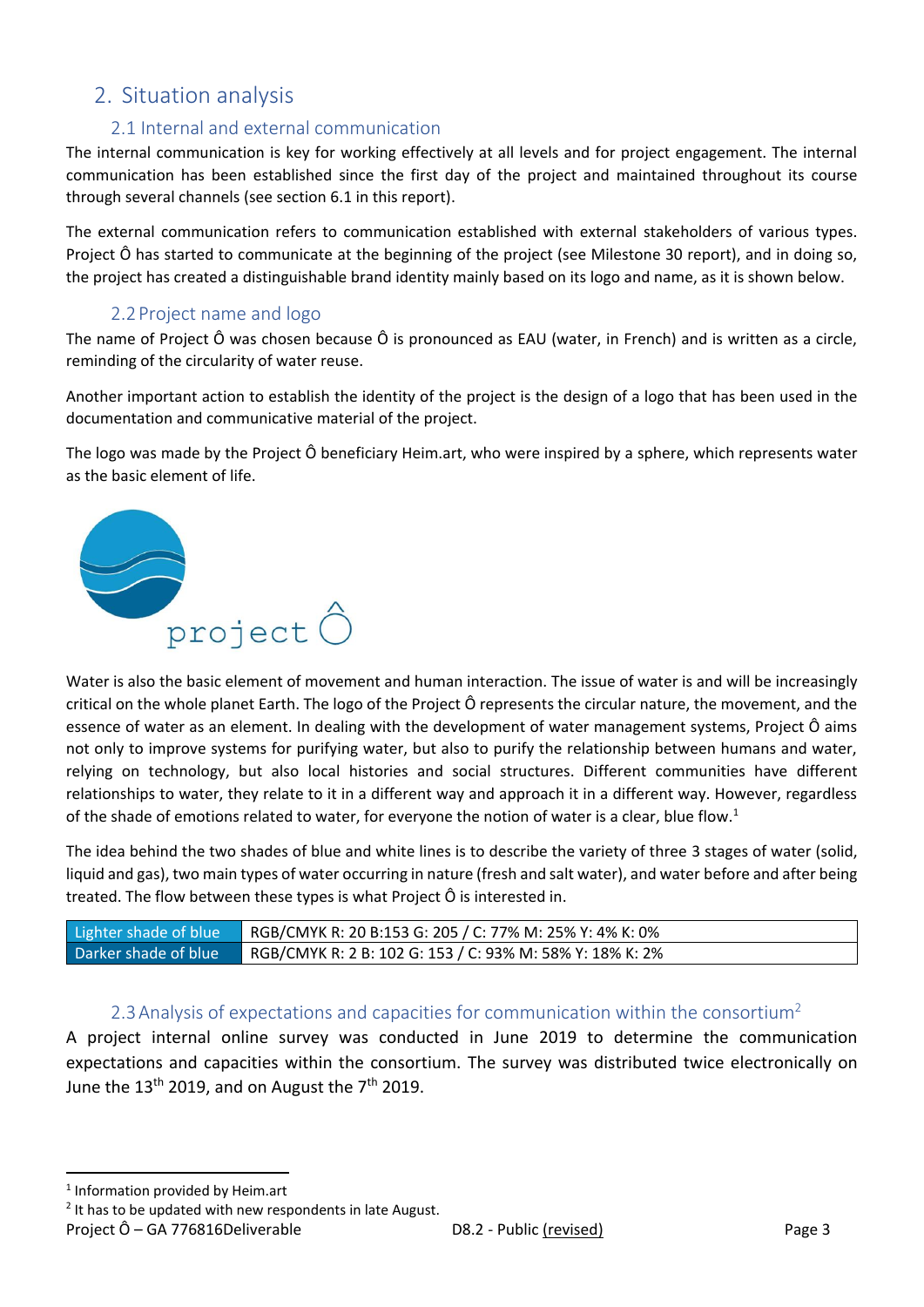In total, this survey was answered by 29 representatives of 21 project beneficiaries. This means that most of the beneficiaries (institutions) of the consortium (91,3%) have responded to the survey (n = 21, N = 23).

Based on this survey, several internal lists have been created, containing:

- The names and contacts of the public relations officers of 15 project beneficiaries.
- 16 Twitter accounts associated with Project Ô´s beneficiaries (including both personal and company/department accounts), which, in total, have 96,332 followers (in October 2019).<sup>3</sup>
- 11 known LinkedIn accounts associated with Project Ô's beneficiaries.
- Facebook accounts of 10 beneficiaries.
- 42 relevant communication channels<sup>4</sup> to communicate about Project  $\hat{O}$  provided by 18 of the beneficiaries.
- 21 related projects (about water management, circular economy, etc.) with contact details of their representatives, who are likely to create synergies with Project Ô.

Regarding the internal project communication, 91% of the respondents (n = 20) feel sufficiently informed to conduct the tasks for their work packages in order to accomplish the goals of Project Ô. 9% (n = 2) of those who responded this question said that they do not feel well enough informed to conduct their tasks (the rest do not know or do not answer).

#### **Ease of finding information:**

When asked about the ease of finding information about Project Ô, most survey respondents agree (45%) or strongly agree (35%) that it is easy to find it on the minutes of the conference calls. 15% of those participating in the survey are neutral to this statement, and 5% disagree with it.

50% (n = 11) agree, and 18% strongly agree that it is easy to find information through the mailing lists (18% being neutral about such claim, and 14% against it).

29% of the respondents agree (n = 5) or strongly agree (24%) that it is easy to find information through the social media accounts of Project Ô. 41% are neutral to it.

41% of the respondents agree (n = 9) and 36% strongly agree that it is easy to find information through the website. 9% disagree with it.

30% of the respondents agree (n = 6) and 20% strongly agree that it is easy to find information about the project through the internal newsletter. 35% are neutral to it. 10% disagree and 5% strongly disagree with it.

Lastly, 38% of respondents are neutral (and 25% disagree and 13% agree), when asked about the easiness to find information through the Sciebo cloud service. One fourth of them strongly agrees that it is easy to find information about the project through Sciebo.<sup>5</sup>

#### **Future use of communication tools:**

<sup>&</sup>lt;sup>3</sup> This includes a variety of institutional Twitter accounts with very different number of followers. The expectation is that the project will make use of this resource at certain times to announce important achievements.

<sup>&</sup>lt;sup>4</sup> This involves sustainability magazines, environmental and university events, among other potential communication channels/activities, which could be used for any communicative purpose.

<sup>&</sup>lt;sup>5</sup> In addition, one beneficiary has claimed to find information through the Description of Action and another by getting in direct contact with partners, when needed.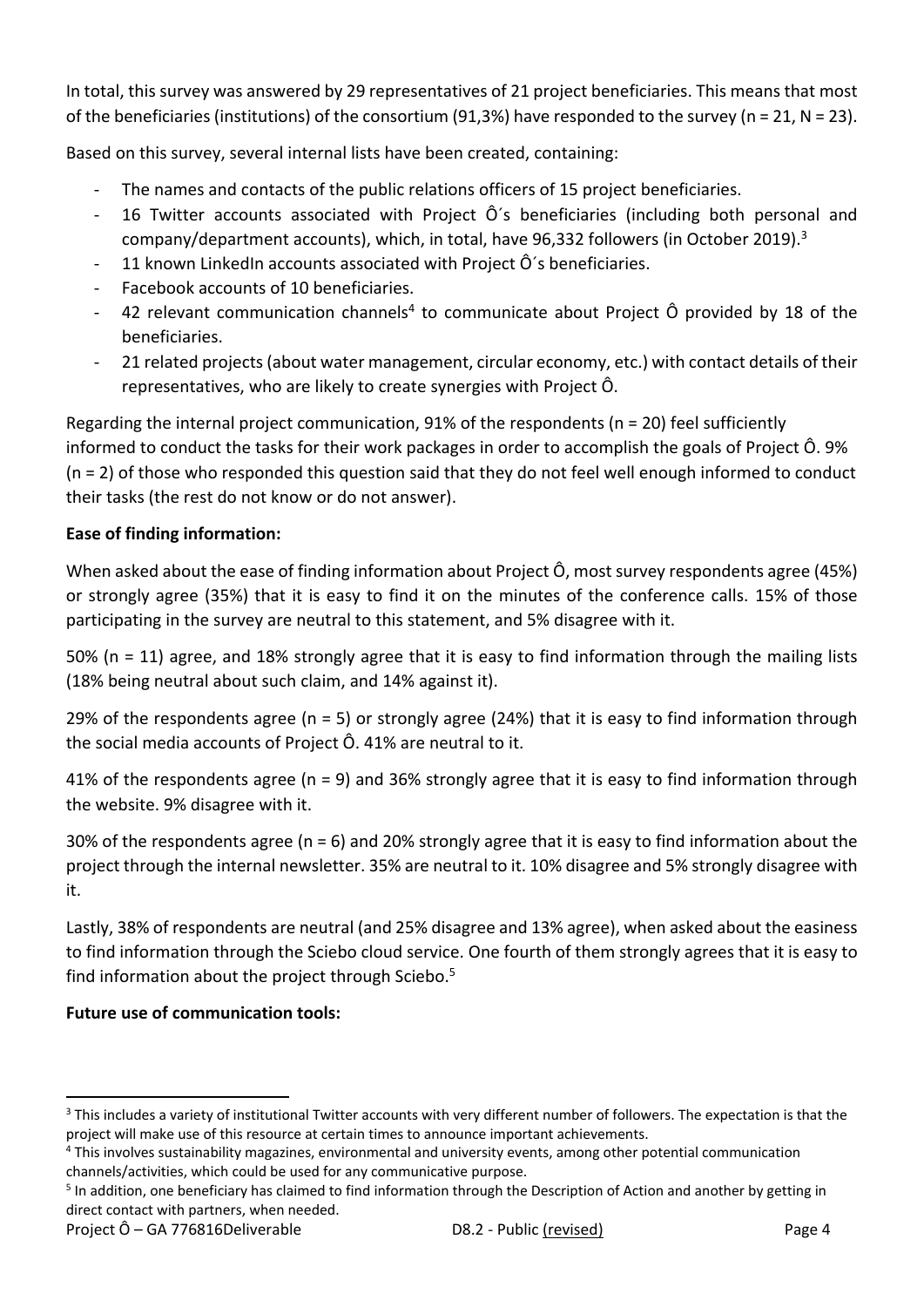When asked about how our beneficiaries want to receive information concerning the development of Project  $\hat{O}$  in the future, most of respondents agree (35%) (n = 7) or strongly agree (40%) that they want to use the minutes. Most of them agree (38%) (n = 8) or strongly agree (38%) that they would get information through mailing list, and 39% agree (n = 7) and 17% strongly agree want to receive information through Project  $\hat{O}$ 's social media channels. Almost 9 out of 10 of the respondents, agree (30%) (n = 6) or strongly agree (60%) that they would like to get access to information through the website. Finally, most of the surveyed beneficiaries agree (45%) (n = 9) or strongly agree (40%) that internal newsletters and the Sciebo cloud service (38% strongly agree and 19% agree) should be sources of information about Project Ô.

A fourth of the surveyed members consider that the online edition of documents is "not at all important" to develop their work for the consortium. Almost half of the surveyed beneficiaries (45%), on the other hand, consider that simultaneously editing an online document, instead of doing this separately, is "important" for developing their work. For almost a third of the respondents, this function is "slightly important".

#### **In your view, which objectives should Project Ô meet? Explain why (see Appendix 2)**

This open question allowed any kind of answer. Water is clearly the main word that appears in the data set. The main objectives are related to environmental protection, economic opportunities, and the regulatory development that the project has to offer. In general, though, respondents mention a set of objectives, which are equivalent to the objectives expressed in the Description of the Action. For example, these objectives involve the demonstration of water reuse and the multi-user collaborative platforms. In some cases, the project objectives are formulated using an own narrative identity, characterised by a plain style, which is easy to understand. For example, one respondent said:

Project Ô should demonstrate that you should look no further than your neighborhood to get your water, to minimise impacts and ensure you are using just the right type of water you need (stop using drinking standards water to cool down metals or laser sources or wash plants producing paints, detergents, clothes etc). The correct tools should be put into place: a set of technologies that can be applied flexibly and have a low environmental impact overall and low impact (or positive) on the local people and environment; a set of regulations and tariffing which helps the users to implement this approach; a way of understanding what the direct and indirect savings can be (e.g. recovery of surfactants or cosmetic components from plant washes). This should translate in lower treatment costs and impacts (energy use, chemical use etc) than current technologies.

#### **Which message(s) do you expect Project Ô to convey to the different publics through Project Ô´s communication channels? (see Appendix 2)**

The main messages that respondents want to pass are linked to the impact of Project Ô, followed by the need to communicate about the results of the project, and finally, how the project is undertaken. Thus, the messages that the respondents expect from the project are about its impact (mainly economic but also environmental and societal), results and process of development.

#### **Given your role within the consortium, what contribution do you see yourself making to the overall success of Project Ô? (see Appendix 2)**

As expected, respondents provide with a variety of answers, which cover a range of roles and disciplines. This is a demonstration of the transdisciplinary nature of the project, and how this transdisciplinary orientation is distributed among the different beneficiaries to achieve the different goals and to create positive impacts on the environment and society.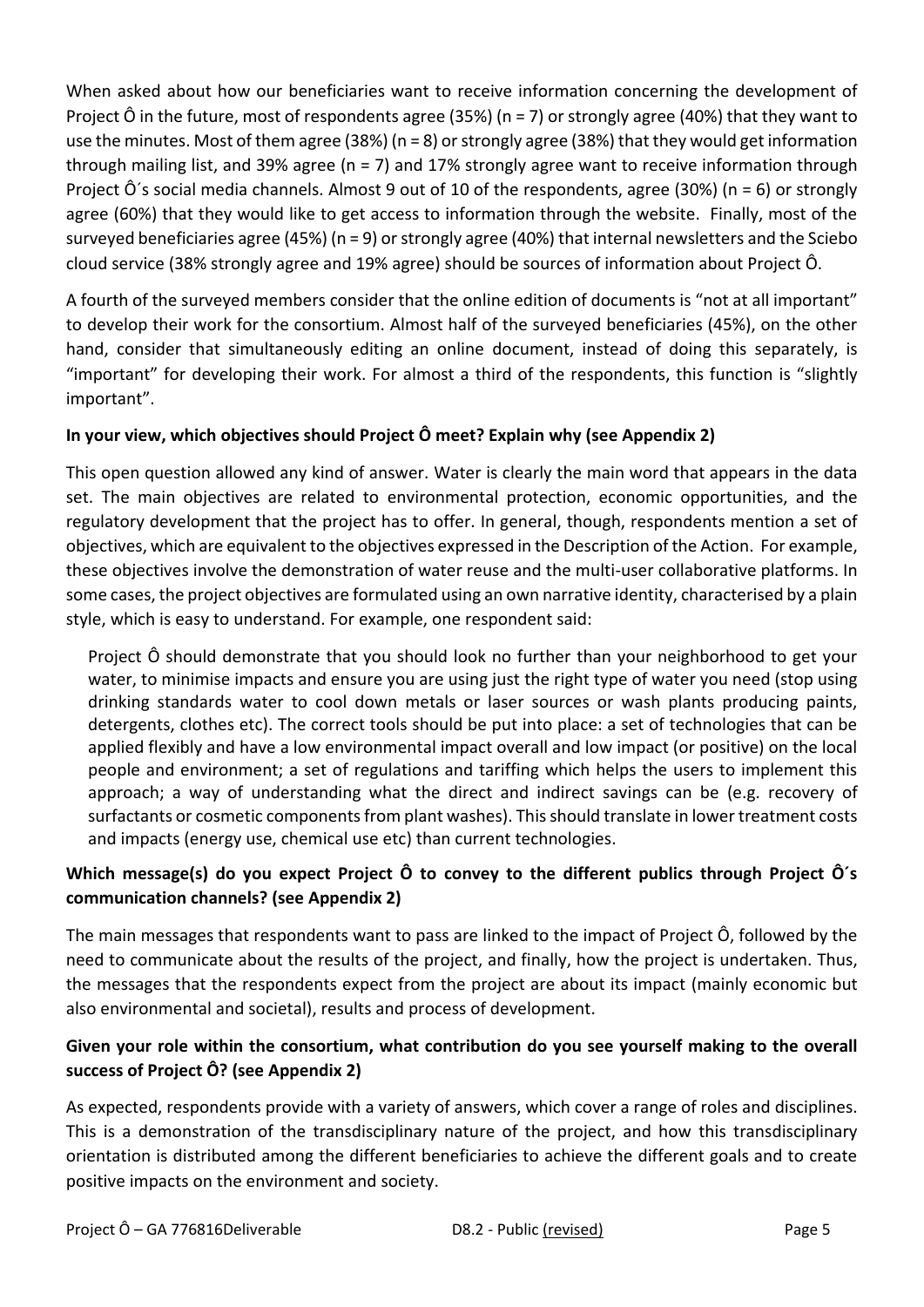As stated in the Description of Action, the three main objectives of Project Ô are:

- Objective 1. To demonstrate a novel distributed water network that enable the use of alternative sources of water, such as brackish/salt water, collected rainwater, own/external wastewater.
- Objective 2. To demonstrate a Multi-user Collaborative Platform allowing water systems authorities, regulators, and water users to evaluate the overall effects of introducing and regulating small water management loops.
- Objective 3. To demonstrate integrated and participative approaches to water planning that involve directly the community, integrating social science research throughout the entire innovation process.

#### **When asked about the importance of these objectives, the respondents answered the following:**

|                           | Low priority | Medium priority | High priority    |
|---------------------------|--------------|-----------------|------------------|
| Objective $1 \rightarrow$ |              |                 | $100\%$ (n = 21) |
| Objective $2 \rightarrow$ |              | $25\%$ (n = 5)  | $75\%$ (n = 15)  |
| Objective $3 \rightarrow$ |              | $38\%$ (n = 8)  | $62\%$ (n = 13)  |

The more technical the goal is to be achieved by the project, the more it is seen as a high priority by the respondents. This can be interpreted as a sign of the importance that the new modules and technologies have in the development of the project. Although important, the other aspects of the project, like regulatory and social aspects, are seen as supplementary to the technological side of the project.

#### **Project Ô will organise public events in the demo-sites. How much do you disagree or agree with the following statements?**

|                                                                                                                                                                                                               | Strongly<br>disagree | <b>Disagree</b> | <b>Neutral</b> | Agree | Strongly<br>Agree |
|---------------------------------------------------------------------------------------------------------------------------------------------------------------------------------------------------------------|----------------------|-----------------|----------------|-------|-------------------|
| During the event, the<br>participants of the<br>demo-sites should learn<br>from watching, listening<br>and viewing material<br>produced by Project O.                                                         |                      |                 | 24%            | 52%   | 24%               |
| During the event, the<br>participants of the demo-<br>sites should be able to<br>ask questions to our<br>technical partners in an<br>interactive way.                                                         |                      |                 |                | 52%   | 48%               |
| The event should have a<br>consultation process<br>consisting in sharing<br>views and knowledge<br>among stakeholders of<br>the demonstration sites<br>and between these<br>stakeholders and our<br>partners. |                      | 5%              | 20%            | 50%   | 25%               |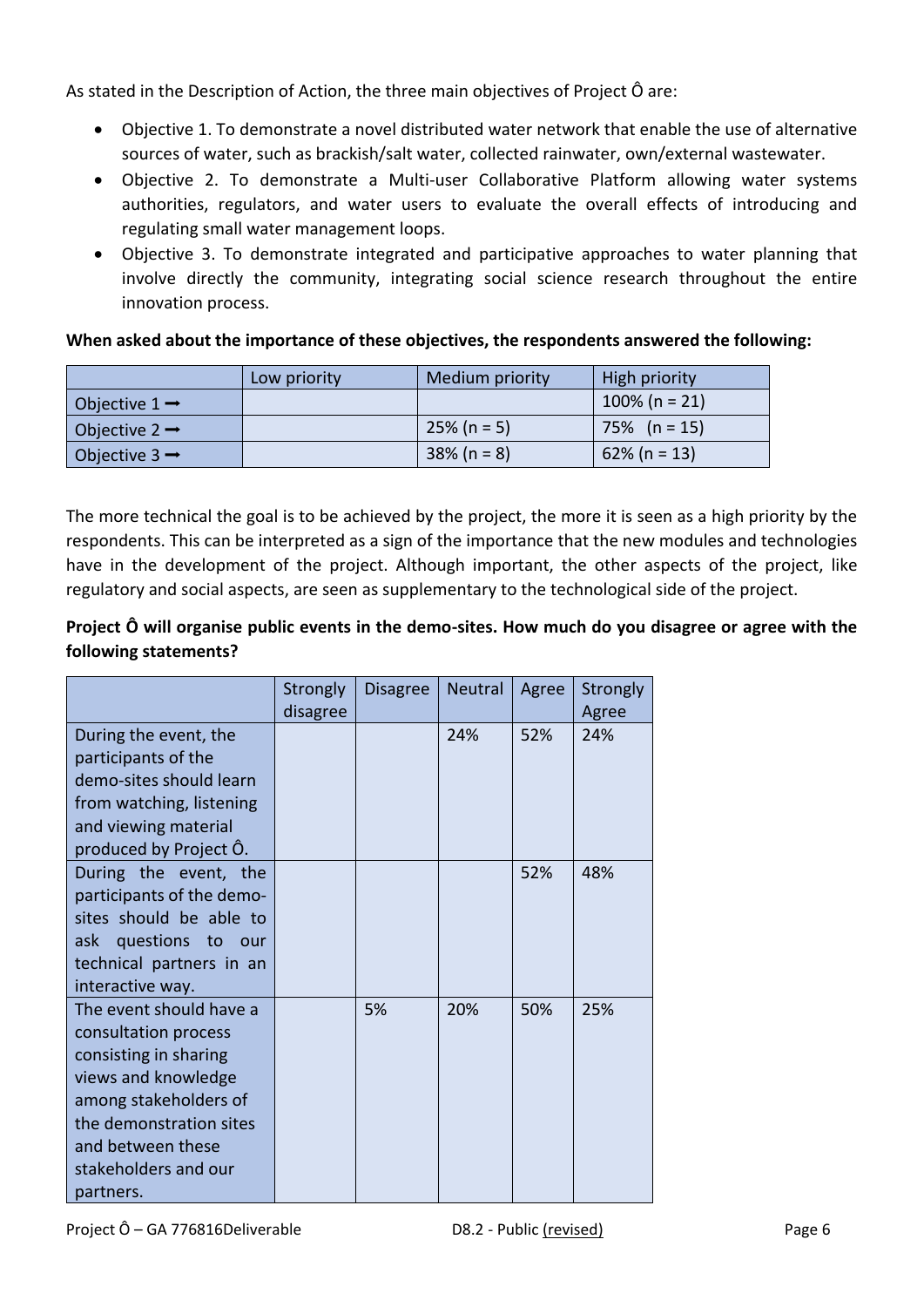| The event should lead to<br>an open deliberation<br>process with other<br>stakeholders of the<br>demonstration sites, and<br>group problem solving<br>together with our<br>partners.                                              | 5% | 33% | 43% | 19% |
|-----------------------------------------------------------------------------------------------------------------------------------------------------------------------------------------------------------------------------------|----|-----|-----|-----|
| The event should<br>facilitate the co-creation<br>of knowledge between<br>stakeholders of the<br>demo-sites and the<br>partners of the<br>consortium in order to<br>include such knowledge<br>in decision-making of<br>Project Ô. | 5% | 10% | 62% | 24% |

The above statements have been placed in order from less to more engagement with stakeholders. In general, most of the respondents either agree or strongly agree with these statements. An implication of this is the possibility that the communication/engagement events include processes, which combine a comprehensive range of possibilities in terms of communication goals.

The second statement, which says, "during the event, the participants of the demo-sites should be able to ask questions to our technical partners in an interactive way", provides the highest "strongly agreed" percent response. This is way of communication that creates an opportunity for stakeholders in the demonstration sites to clarify any doubts about the development of the project.

**Project Ô will produce communication material for local authorities and the local population in the demo-sites. How much do you disagree or agree with the following statements?**

|                                                                                                                                  | Strongly<br>disagree | <b>Disagree</b> | <b>Neutral</b> | Agree | Strongly<br>Agree |
|----------------------------------------------------------------------------------------------------------------------------------|----------------------|-----------------|----------------|-------|-------------------|
| The communication<br>material should enhance<br>the visibility of Project O.                                                     |                      |                 | 4%             | 48%   | 48%               |
| The communication<br>material should focus on<br>the specific solutions of<br>the technologies<br>provided by the<br>consortium. |                      |                 | 9%             | 67%   | 24%               |
| The communication<br>material should deal<br>with regulatory and<br>political aspects of<br>water.                               |                      | 10%             | 33%            | 57%   |                   |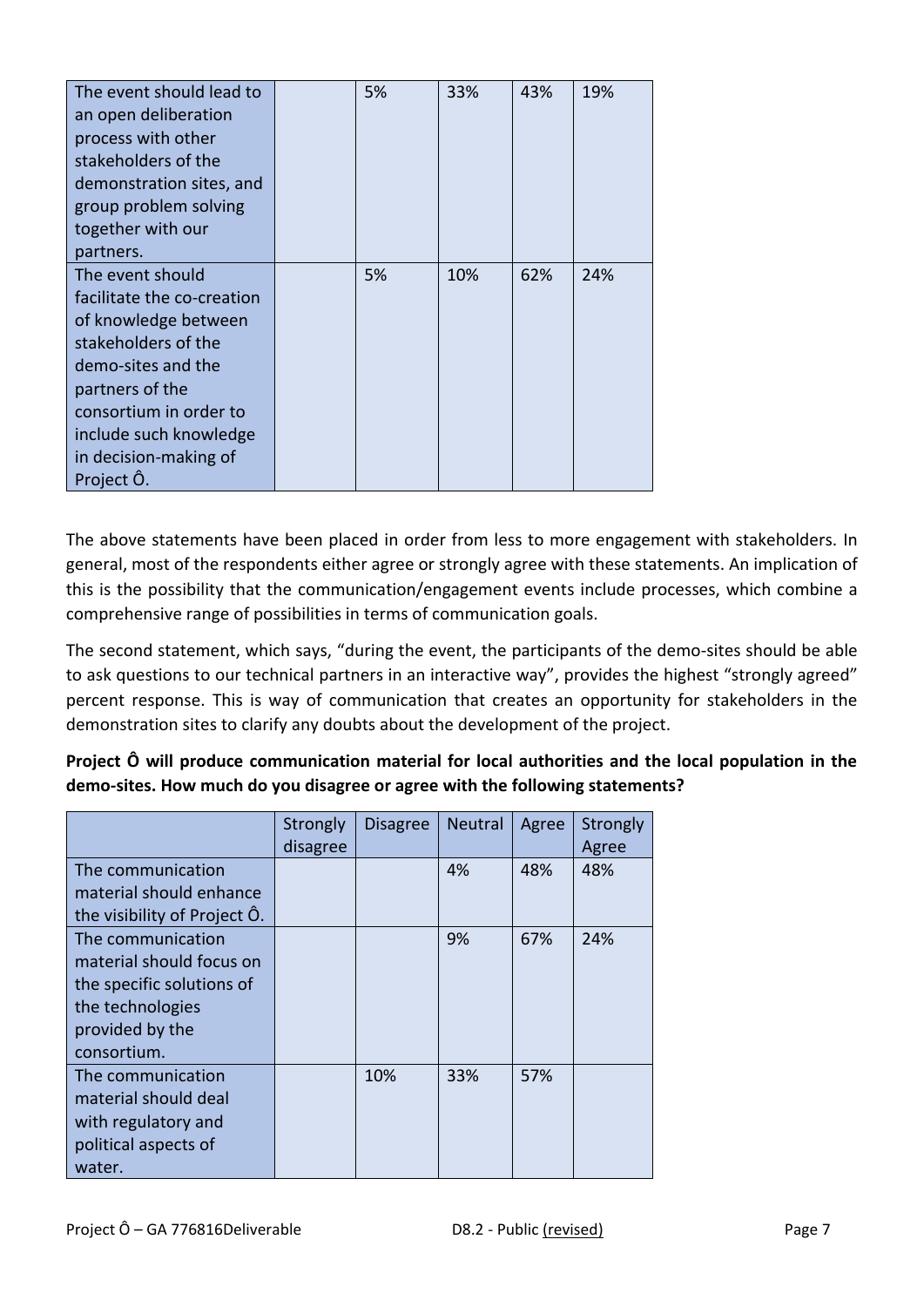| The communication          |     | 5%  | 38% | 57% |
|----------------------------|-----|-----|-----|-----|
| material should enhance    |     |     |     |     |
| recognition and value of   |     |     |     |     |
| circular water systems.    |     |     |     |     |
| The communication          | 10% | 14% | 43% | 33% |
| material should explain    |     |     |     |     |
| and quantify risks         |     |     |     |     |
| connected to circular      |     |     |     |     |
| water systems and water    |     |     |     |     |
| reuse.                     |     |     |     |     |
| Given that public          |     | 10% | 25% | 65% |
| perception of water        |     |     |     |     |
| reuse is a limiting factor |     |     |     |     |
| in its expansion, the      |     |     |     |     |
| communication material     |     |     |     |     |
| should show advantages     |     |     |     |     |
| of water reuse and         |     |     |     |     |
| tackle its stigma.         |     |     |     |     |

Regarding the communication material in the demonstration sites, most of the respondents either "agree" or "strongly agree" with the content of it. Nevertheless, the two aspects that most responders emphasize is the need to communicate first about the advantages of water reuse in order to tackle its potential stigma, and second, about the value of circular water systems.

The Communication Strategy (D8.3) will take the analysis of these results into account.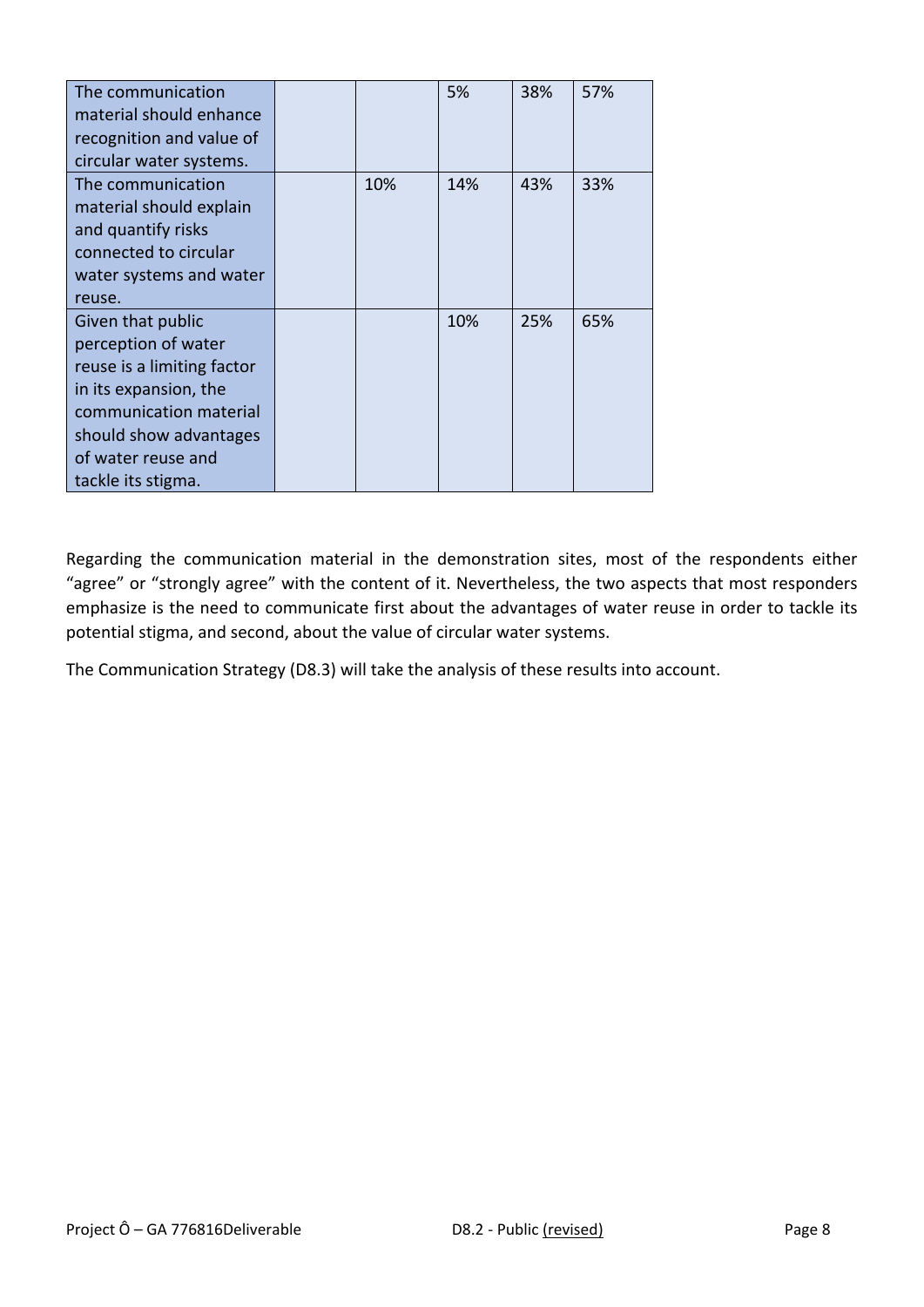# <span id="page-10-0"></span>3. Project Ô and communication objectives

In this section of the deliverable, the project objectives ("What does Project Ô want to achieve?") and the communication objectives ("What does Project Ô want to accomplish by implementing this communication plan?") are going to be presented and linked to each other.

#### 3.1 Project Ô objectives

<span id="page-10-1"></span>As formulated in the Description of the Action, the overall objectives of Project Ô is to successfully implement novel water distribution systems in four demonstration sites. In doing so, the project delivers:

- innovative water treatment technologies and control systems, which can be deployed flexibly to process difficult pollutants (dyes, pesticides, pharmaceuticals) and when needed because of modularity, mobility and low operational costs.
- interfacing decision making platforms that allow regulators and adopters to achieve consensus over the introduction of a certain localised water management loop, considering both circular economy drivers and protection of the interests of a territory and its population.
- an overall consultative and participatory approach to the decision making over the water management choices, from technology to water resource use planning, to manage stakeholders expectations and achieve acceptability among the majority of water users.

#### 3.2 Communication objectives

<span id="page-10-2"></span>Project Ô has communicated publicly since the start of the project in June 2018. We have followed general communication guidelines by the European Commission (see e.g. Appendix 1).

Project communication in Project Ô aims at serving as a transdisciplinary link to inform the implementation and to some extent even specification of circular water systems in the four demo-sites. This can only be accomplished by understanding the needs and expectations, issues and concerns of different stakeholder groups.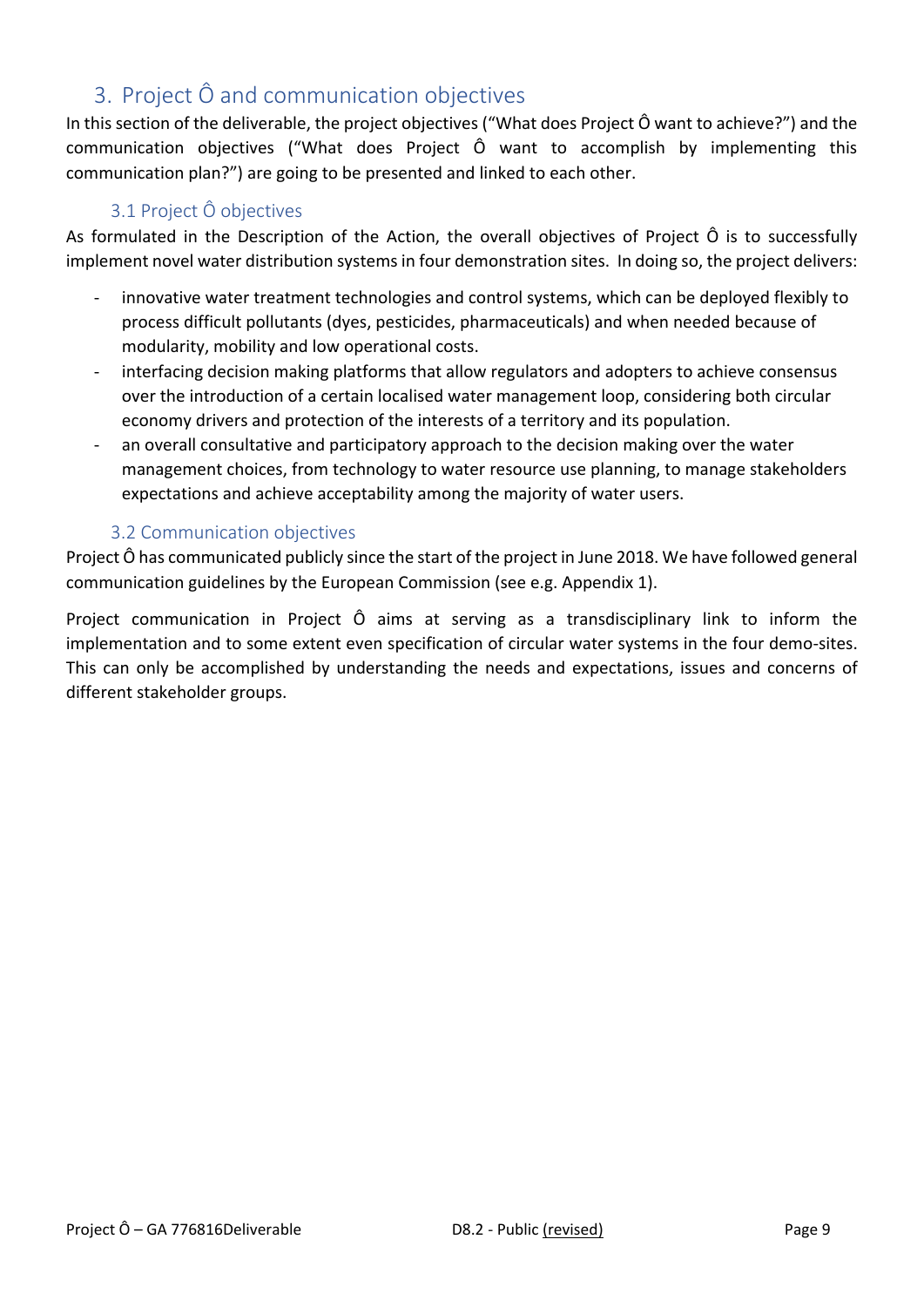### <span id="page-11-0"></span>4. Key audiences for communication and segmented objectives

#### 4.1 Key audiences

<span id="page-11-1"></span>Project Ô is an Innovation Action of the HORIZON 2020 Program, and as such, three main clusters of target audiences have been identified, which include a series of organisations, institutions, projects, initiatives, and other types of stakeholders. The below list goes from general to specific, but it has not been created in any particular order, and especially not in an order of importance.

Cluster I – European Commission agencies and institutions

Policy and decision makers and influencers within the European Commission in relation to areas of interest for Project Ô (Circular Economy, Environment, Sustainable Development Goals, etc.)

Cluster II – Circular Water Sector and related projects to Project Ô Sister projects related to Project Ô and the broader circular water sector in research and industry, also including the EU-funded ICT4WATER cluster projects

| Cluster III - Demonstration sites (see D8.1) |                       |                       |                       |  |
|----------------------------------------------|-----------------------|-----------------------|-----------------------|--|
| Italy                                        | Israel                | Spain                 | Croatia               |  |
| Several stakeholders                         | Several stakeholders  | Several stakeholders  | Several stakeholders  |  |
| in relation to                               | in relation to reused | in relation to reused | in relation to reused |  |
| alternative water                            | water for             | water for agriculture | water for a textile   |  |
| sources for                                  | aquaculture and       | and urban water       | company.              |  |
| drinkable water                              | agriculture.          | uses.                 |                       |  |
| supply.                                      |                       |                       |                       |  |

This list will be re-evaluated as Project Ô progresses.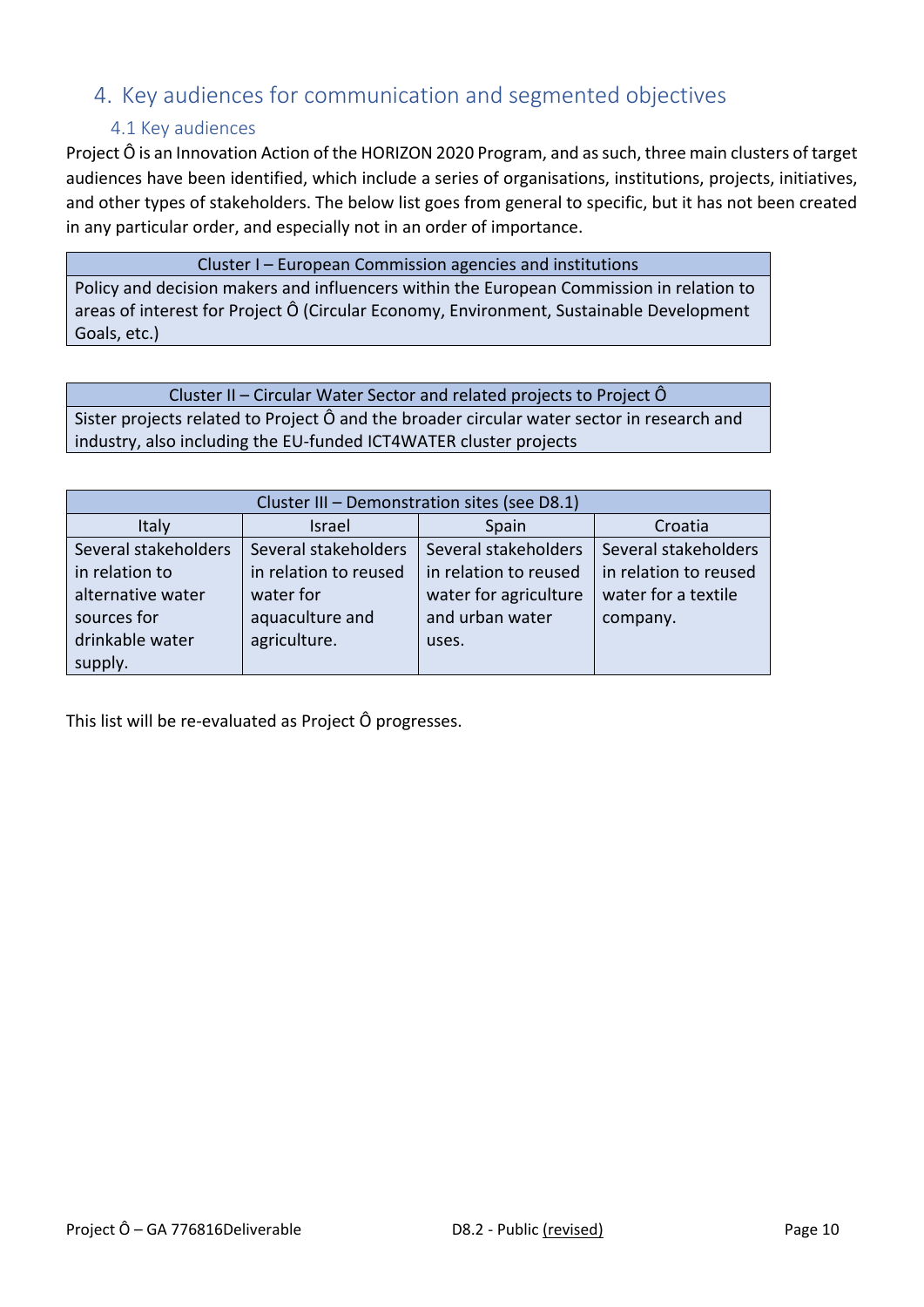#### 4.2 Communication objectives based on segmented audiences

<span id="page-12-0"></span>Given the different communication targets, the communication goals are divided into nine objectives (Cluster I and Cluster II) plus the specific cases of the demonstration sites, which will require specific communication strategies. For communication purposes, it is important to highlight that these eight objectives sometimes overlap and are not mutually exclusive. For example, by encouraging other sister projects (Level II) to know Project Ô's best practices,<sup>6</sup> the project can also contribute to showing the degree of scientific excellence and the European added value in the water sector (Cluster I).

| Cluster I (EU agencies and<br>institutions) <sup>7</sup>                                                                                                                           | Cluster II (Circular Water<br>Sector and related projects<br>to Project Ô)                                                                     | <b>Cluster III (Demonstration</b><br>sites)                                                      |
|------------------------------------------------------------------------------------------------------------------------------------------------------------------------------------|------------------------------------------------------------------------------------------------------------------------------------------------|--------------------------------------------------------------------------------------------------|
| To show that research<br>solves societal and<br>environmental challenges<br>in Europe (and Israel)                                                                                 | To raise the awareness and<br>increase the understanding<br>of how Project Ô relates to<br>other similar projects (e.g.<br>ICT4Water projects) | Multidirectional<br>communication with<br>stakeholders and<br>engagement activities <sup>8</sup> |
| To show scientific<br>excellence and European<br>added value in the water<br>sector                                                                                                | To encourage others to<br>know about and follow our<br>best practices                                                                          |                                                                                                  |
| To show that research (by<br>Project Ô) promotes<br>European competitiveness<br>and the circular economy                                                                           | To build trust and<br>reputation for Project O's<br>modules and technologies<br>as game changers in the<br>water sector                        |                                                                                                  |
| To highlight the<br>transnational aspects of<br>H2020 projects<br>Challenges and<br>opportunities of regulatory<br>change in circular economy<br>of water at the European<br>level | To articulate a joint vision of<br>a new infrastructure wave<br>in the water sector based on<br>"small loops" and the<br>circular economy      |                                                                                                  |

 $6$  A best practice can be defined as the techniques, methodologies, technologies, procedures or participatory processes that were implemented and improved the project as it developed. For the analysis, existing KPIs will be taken into account. <sup>7</sup> For more information, see: <u>https://ec.europa.eu/research/participants/docs/h2020-funding-guide/grants/grant-</u> [management/communication\\_en.htm](https://ec.europa.eu/research/participants/docs/h2020-funding-guide/grants/grant-management/communication_en.htm)

<sup>&</sup>lt;sup>8</sup> This is a first approximation and serves only to highlight the general way that communication objectives will be articulated in the demonstration sites. The communication in the demonstration sites will ultimately depend on the perceptions and needs of stakeholders in Italy, Israel, Spain and Croatia.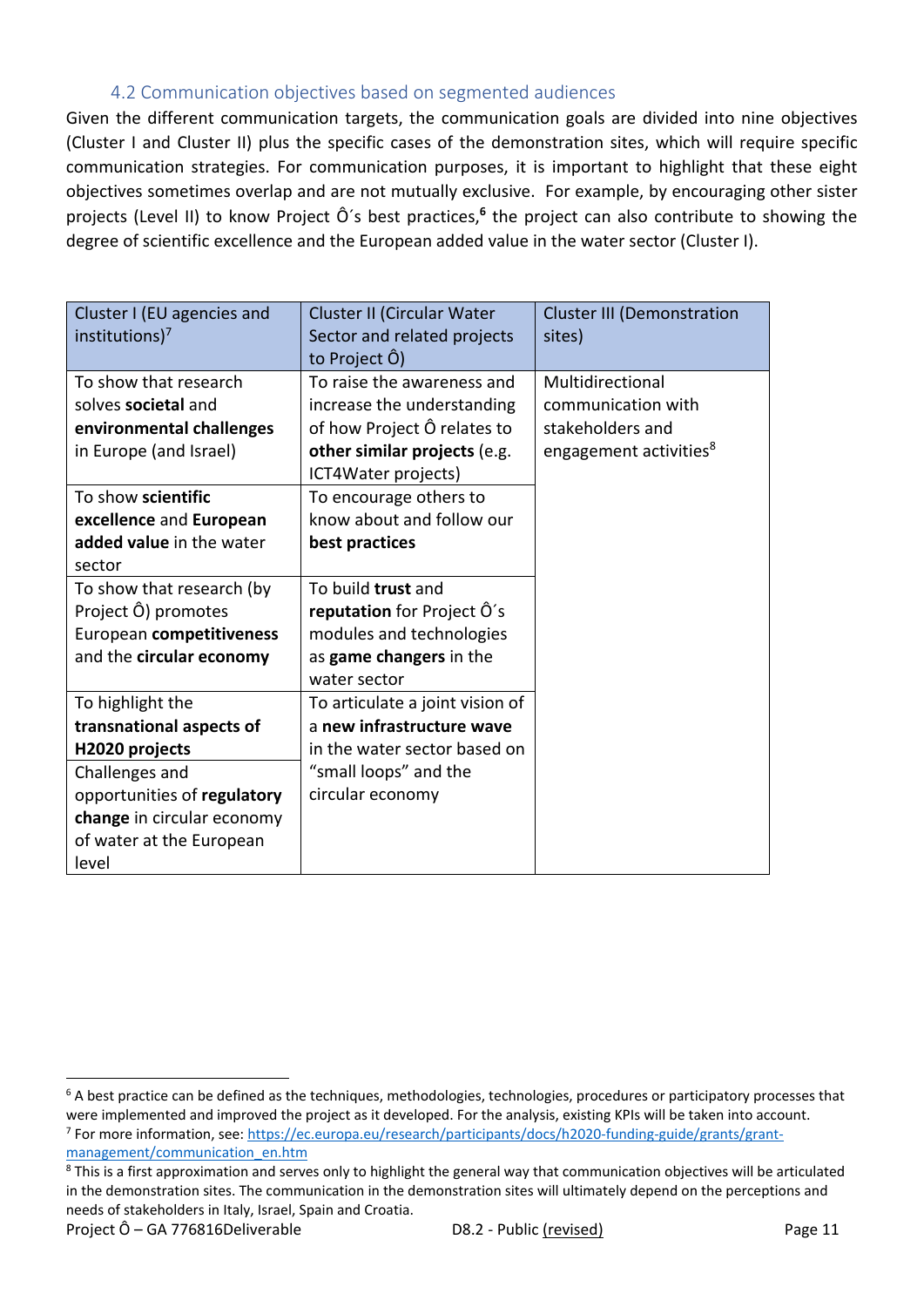## <span id="page-13-0"></span>5. Messages

### 5.1 Key messages<sup>9</sup>

<span id="page-13-1"></span>These are key messages that set the context for communication management and provides the foundations for communicating with different stakeholders in the Clusters I and II.

| Cluster I (EU agencies and           | Cluster II (Circular Water    | <b>Cluster III (Demonstration</b> |
|--------------------------------------|-------------------------------|-----------------------------------|
| institutions)                        | Sector and related projects   | sites)                            |
|                                      | to Project Ô)                 |                                   |
| Project $\hat{O}$ is a transnational | Increase awareness and        | Using different languages,        |
| cooperation in a European            | understanding of how          | key messages will be used to      |
| (and Israeli) consortium             | Project Ô relates to other    | reach target audiences in         |
|                                      | similar projects (e.g.        | each demonstration site.          |
|                                      | ICT4Water projects)           | The key messages will             |
| Project Ô drives scientific          | Project Ô implements real-    | revolve around the                |
| excellence in the water              | life techniques,              | acceptability and attitude        |
| sector in Europe and                 | methodologies,                | towards risk in relation to       |
| elsewhere and it may                 | technologies, procedures or   | use (or reuse) of alternative     |
| anticipate regulatory                | participatory processes       | water sources.                    |
| changes                              | which are successful and      |                                   |
|                                      | have an impact in specific    |                                   |
|                                      | contexts of application       |                                   |
| Project Ô contributes to             | Project Ô modules and         |                                   |
| European competitiveness             | technologies are game-        |                                   |
| and is part of new                   | changers and change           |                                   |
| infrastructure wave                  | makers.                       |                                   |
| necessary for circular               |                               |                                   |
| economy business models              |                               |                                   |
| Project Ô solves societal            | Project Ô is part of a series |                                   |
| and environmental                    | of efforts to rethink current |                                   |
| challenges in Europe (and            | water distribution systems.   |                                   |
| Israel) through (not only)           |                               |                                   |
| innovative technologies (eg.         |                               |                                   |
| impact on everyday lives,            |                               |                                   |
| contribution to SDGs,                |                               |                                   |
| climate change, etc.).               |                               |                                   |
| Project O implements real-           |                               |                                   |
| life techniques,                     |                               |                                   |
| methodologies,                       |                               |                                   |
| technologies, procedures or          |                               |                                   |
| participatory processes              |                               |                                   |
| which are successful and             |                               |                                   |
| have an impact in specific           |                               |                                   |
| contexts of application              |                               |                                   |
| <b>Project Ô</b> reliable for policy |                               |                                   |
| advice.                              |                               |                                   |

Project Ô – GA 776816Deliverable **D8.2** - Public (revised) Page 12 <sup>9</sup> These key messages will be potentially reshaped during the course of the project.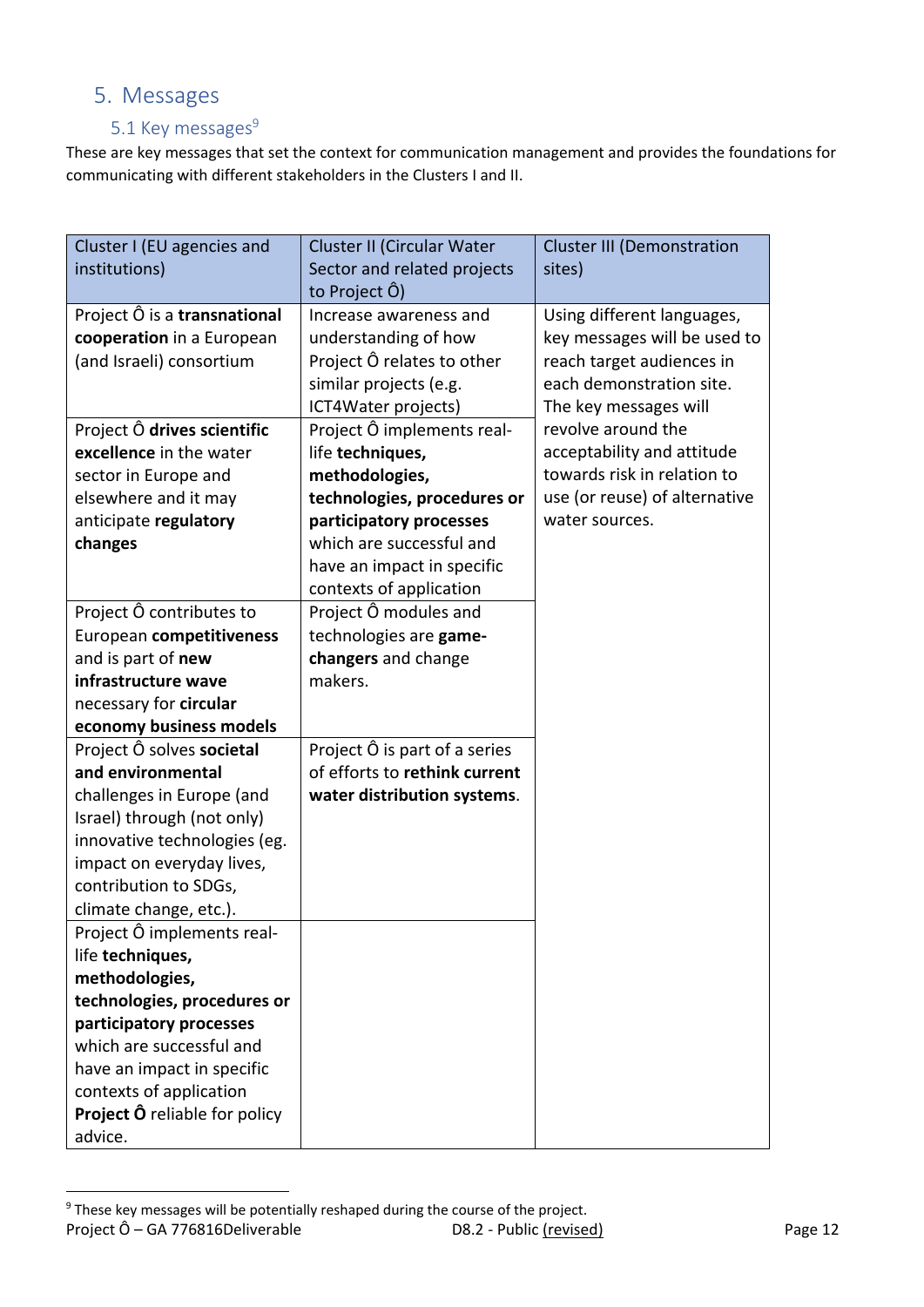# <span id="page-14-0"></span>6. Means of communication

#### 6.1 Internal communication

<span id="page-14-1"></span>To facilitate internal communication, the project (WP1 and WP8) has facilitated internal communication channels:

| Responsible     |
|-----------------|
| IRIS srl        |
| <b>HSRW</b>     |
| <b>IRIS</b> srl |
|                 |
|                 |
|                 |
| <b>HSRW</b>     |
|                 |
| <b>HSRW</b>     |
|                 |
|                 |
| Rotatory        |
|                 |
|                 |
|                 |
|                 |

#### 6.2External communication

<span id="page-14-2"></span>The external communication channels are the following:

| Item                     | Responsible                    |
|--------------------------|--------------------------------|
| Website                  | <b>HSRW</b>                    |
| <b>Social Media</b>      | <b>HSRW &amp; an Editorial</b> |
|                          | Team                           |
| Twitter, Facebook        | <b>HSRW</b>                    |
| and Instagram            |                                |
| LinkedIn community       | <b>HSRW</b>                    |
| of practice              |                                |
| Youtube                  | <b>HSRW</b>                    |
| Communication            | <b>HSRW</b>                    |
| materials in form of     |                                |
| print-flyers and         |                                |
| brochures                |                                |
| <b>Public Engagement</b> | To be included in the          |
| <b>Activities</b>        | <b>Project Communication</b>   |
|                          | Strategy D8.3 deliverable      |

Project Ô – GA 776816Deliverable D8.2 - Public (revised) Page 13 <sup>10</sup> Sciebo is particularly safe because the data is stored in Germany (Europe). The data "provider" (in GDPR terms) is the Westfälische Wilhelms-Universität Münster (Münster University).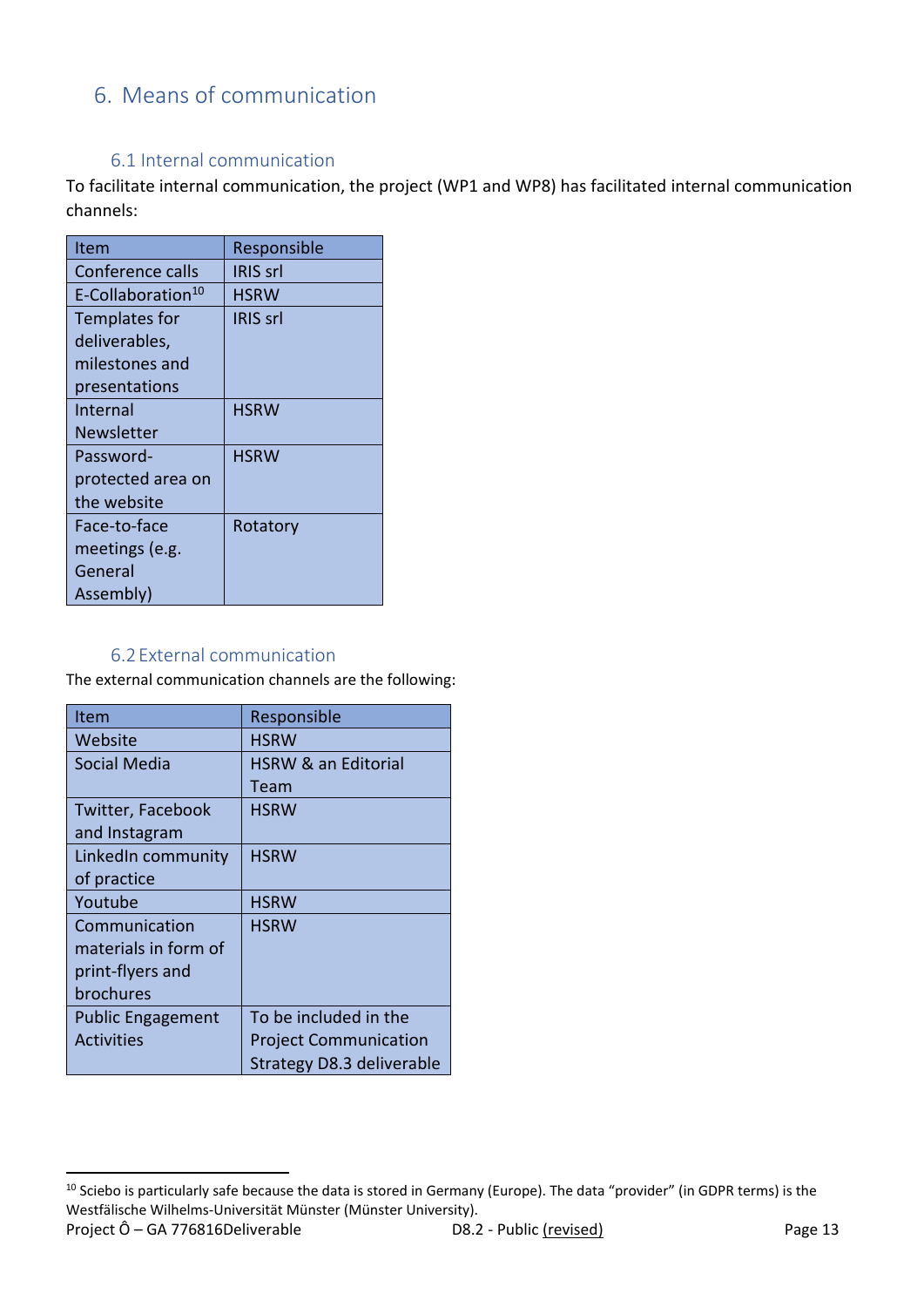- Website (see MS30 and D8.5)

The Project Ô website was publicly launched in September 2018 after two weeks of testing prior to the launch. The name for the website was chosen by voting by the Work Package leaders. In the end, the name chosen was [WWW.EU-PROJECT-O.EU.](http://www.eu-project-o.eu/) The website is hosted and maintained by the Rhine-Waal University of Applied Sciences partner in Germany, and it is backed up and updated regularly (see Deliverable D8.3).

- Social Media Editorial Team

Given the transdisciplinary nature of Project Ô, the subject-matter expertise is dispersed throughout the consortium beneficiaries, and this requires some kind of coordination to communicate about the different aspects of the project. An editorial team, thus, is necessary for meeting the demands of finding and delivering great content about Project Ô´s innovative technologies, the circular economy of water, the implementation of technologies, and the problems that Project Ô´s technologies solve in each demo-site, among other topics. Through a rotatory social media editorial team, Project Ô will represent a broader range of subject matter in relation to Project Ô (see Appendix 2).

Twitter, Facebook and Instagram (see MS30)

Twitter is the preferred social media channel in EU-funded projects (EC, 2018, p. 7). Project Ô´s Twitter account has been the main place to release new information about the project, the demonstration sites, and the events which the project has organised or participated in. The Twitter account of Project Ô has 303 followers until October 2019.

The content of Project Ô´s tweets is spread forward through Facebook (25 follows) and Instagram (49 followers) platforms.

- LinkedIn

A community of practice has been created on LinkedIn. Project Ô community of practice is a group of people from different backgrounds who share an interest in water management and the circular economy. The goal of Project Ô´s community of practice is to deep our understanding of circular water systems by interacting on an ongoing basis, asking and answering questions, co-creating knowledge, reusing ideas and programmes that have proved successful elsewhere.

- YouTube

A YouTube channel has been established with the expectation that the first video will be released in Fall 2019, containing parts of interviews from consortium members.

Communication materials in form of print-flyers and brochures

Two brochures have been created and distributed to various occasions (water management conferences, water congress, etc.). For example, the second brochure can be accessed here: [https://hochschule-rhein](https://hochschule-rhein-waal.sciebo.de/s/uyytsNiTFoBwXPA)[waal.sciebo.de/s/uyytsNiTFoBwXPA](https://hochschule-rhein-waal.sciebo.de/s/uyytsNiTFoBwXPA)

Public Engagement Activities

They will be included and specified in the D8.3 report.

The external quantitative targets of external communication are (see MS30 report):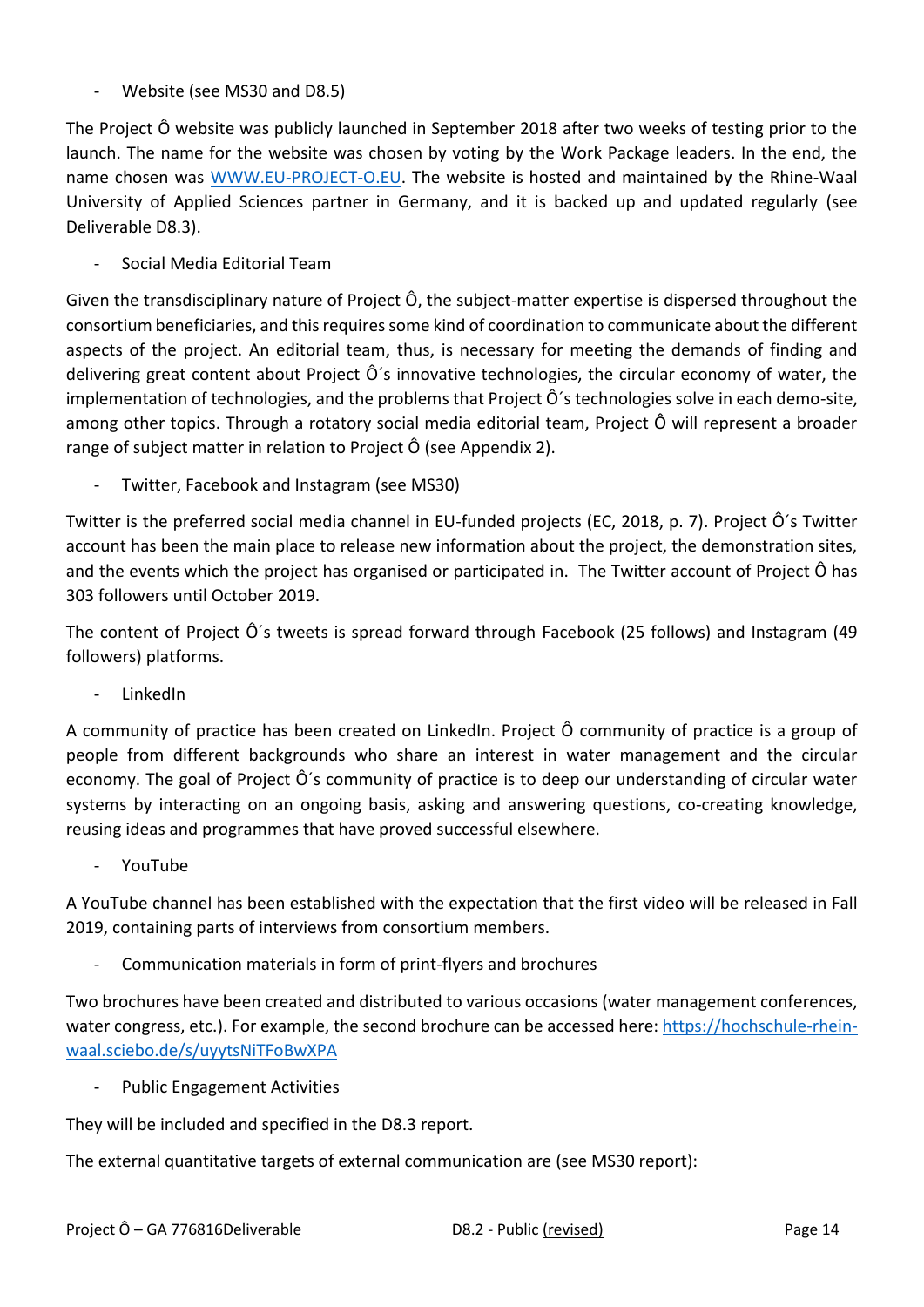|                           | 1 year into the project<br>(March 2019) | 2 years into the<br>project (March<br>2020) | 3 years into the<br>project (March<br>2021) | <b>Target (May</b><br>2022) |  |  |
|---------------------------|-----------------------------------------|---------------------------------------------|---------------------------------------------|-----------------------------|--|--|
|                           | General public <sup>11</sup>            |                                             |                                             |                             |  |  |
| Youtube                   | $\mathbf{0}$                            | 200                                         | 300                                         | 500 views                   |  |  |
| Twitter                   | ca. 60                                  | 250                                         | 350                                         | 500 followers               |  |  |
| Facebook                  | 242                                     | 600                                         | 1200                                        | 1000 likes                  |  |  |
| <b>Technical audience</b> |                                         |                                             |                                             |                             |  |  |
| LinkedIn                  | $\mathbf 0$                             | 50                                          | 100                                         | 100 followers               |  |  |
| Youtube                   | $\mathbf{0}$                            | 50                                          | 100                                         | 100 views                   |  |  |
| Twitter                   | ca. 240                                 |                                             |                                             | 100 followers               |  |  |
| Internal                  | 70                                      | 70                                          | 70                                          | 50 each issue               |  |  |
| newsletter                |                                         |                                             |                                             | (average)                   |  |  |
| External                  | 10                                      | 500                                         | 650                                         | 500 each issue              |  |  |
| newsletter                |                                         |                                             |                                             | (average)                   |  |  |
| Private section           | 50                                      | 50                                          | 50                                          | 50                          |  |  |
| of the website            |                                         |                                             |                                             |                             |  |  |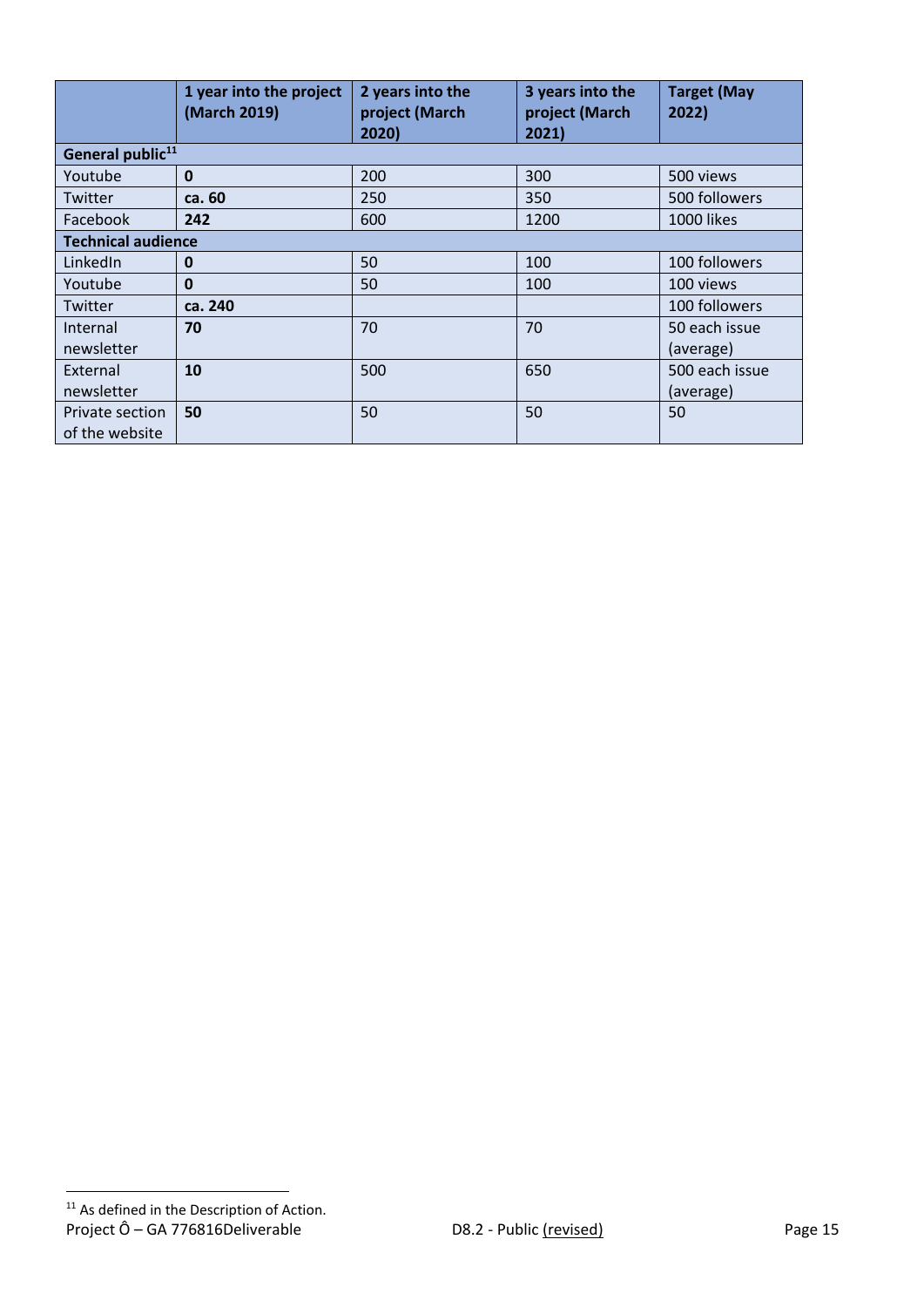### <span id="page-17-0"></span>7. Conclusions and Next steps

This deliverable, Project Communication Report (D8.2), has shown both the internal and external communication capacity of the Project Ô consortium, and how project and communication objectives are interrelated for specific target groups. These target groups can be divided into three clusters, which each of them require specific communication messages.

Moreover, through an internal survey, it has been identified that the key messages, which the project wants stakeholders to know, are related to the impact that the project intends to have in economic, environmental and societal terms. Given that respondents give the highest priority to the technological aspects of the project, it can be argued that showing the (economic, environmental, and societal) impacts of the technologies is a message that the project wants to deliver. Also, the results and processes of the project are documented as important aspects to communicate.

As previously mentioned, this deliverable is a necessary step towards the Project Communication Strategy (D8.3), which is to be submitted in month 18. The Project Communication Strategy will be informed by this deliverable (D8.2), and the specific needs of the different stakeholders at different levels. The communication strategy will have to take into account its own context of application, as there is no a onefits-all approach for all stakeholders in communicative terms. This communication strategy will include the action plan and performance of the internal and external communication, and the media context of each demonstration site.

# <span id="page-17-1"></span>8. Addendum (post-review)

As indicated in the deliverable, Project Ô is expected to increase its efforts in communicating what also the consortium expressed as its highest priority: to emphasise the economic, environmental, and societal implications which the implemented technologies are expected to have.

Deliverable 8.2 was mainly expected to analyse these internal communication needs and the external communication potential, whereas deliverable 8.3 was planned to outline more in detail how these objectives can be expected to be achieved.

Project Ô is happy to confirm that it fully acknowledges the significance of interdisciplinary in how the technologies are planned to be implemented. The diffusion of innovations in the four demo-sites and the potential for a sustainable scalability of the interdisciplinary solutions beyond the project time-line, will be fostered by intensified communication and valorisation efforts that will emphasise the environmental and societal impact of closing water loops with innovative technologies as foreseen in this project.

### <span id="page-17-2"></span>Appendix 1 – Communication Top Tips

| TOP TIPS $^{12}$    | <b>COMMUNICATIVE STEPS TO FOLLOW</b> |               |  |  |
|---------------------|--------------------------------------|---------------|--|--|
| THINK, PLAN,        | What do you                          | Begin at the  |  |  |
| <b>AND ACT</b>      | want to                              | beginning $-$ |  |  |
| <b>STATEGICALLY</b> | achieve?                             | communicate   |  |  |
|                     |                                      | from day one  |  |  |

Project Ô – GA 776816Deliverable  $D8.2$  - Public (revised) Page 16 <sup>12</sup> Based on European Commission, 2016[: https://ec.europa.eu/easme/en/files/toptipsjpg](https://ec.europa.eu/easme/en/files/toptipsjpg)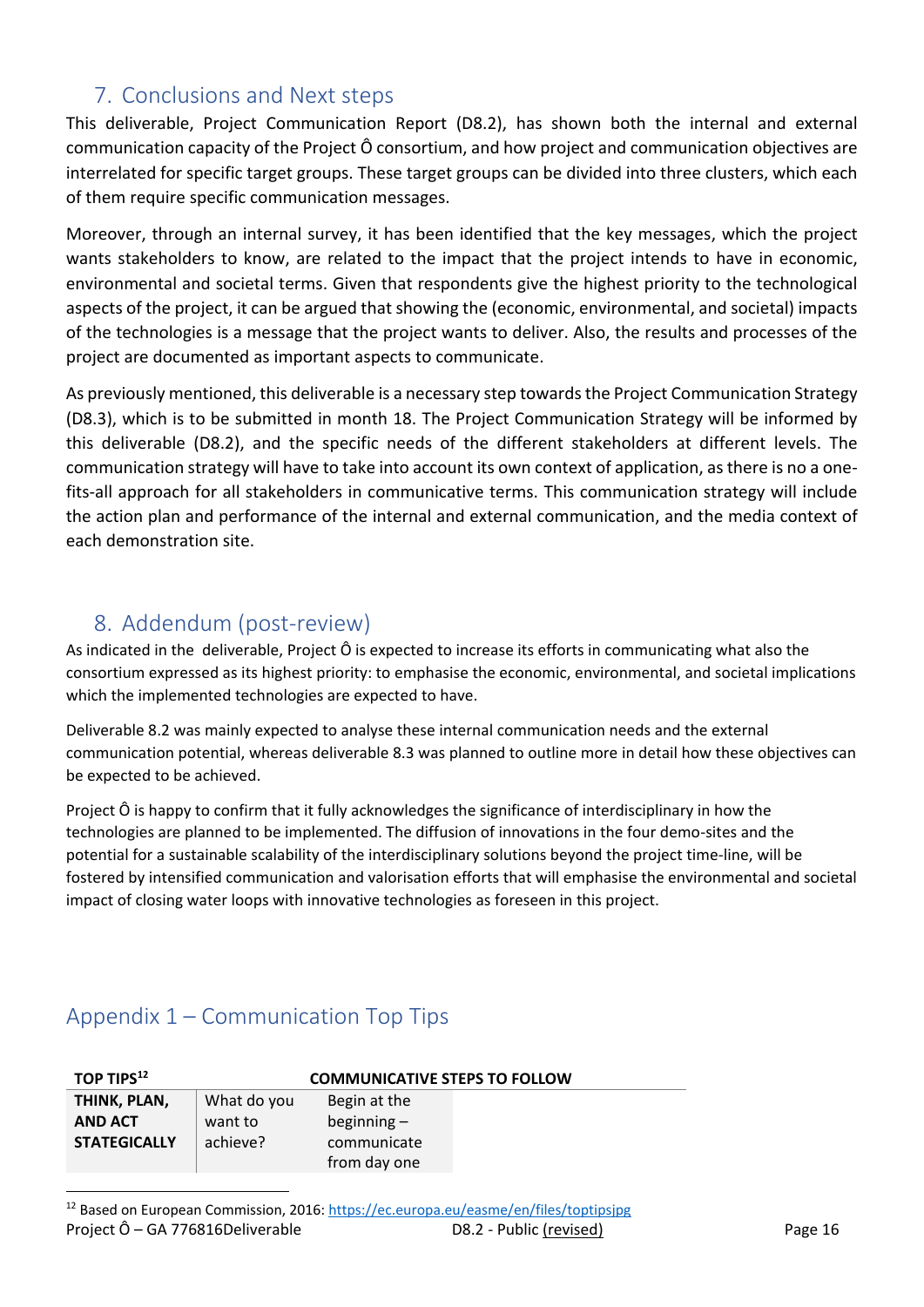| YOU CAN'T<br><b>REACH</b><br><b>EVERYONE</b>                 | Choices need<br>to be made                                                                                           | Use consortium<br>resources,<br>expertise &<br>ideas                                                                  |                                                                                                   |                                                              |
|--------------------------------------------------------------|----------------------------------------------------------------------------------------------------------------------|-----------------------------------------------------------------------------------------------------------------------|---------------------------------------------------------------------------------------------------|--------------------------------------------------------------|
| <b>THINK ISSUE -</b><br><b>NOT PROJECT</b>                   | What issue is<br>the project<br>addressing or<br>contributing<br>to?                                                 | Link<br>communication<br>hot topics in<br>society and/or<br>timely events                                             |                                                                                                   |                                                              |
| <b>MAKE IT</b><br><b>RELEVANT TO</b><br><b>EVERYDAY LIFE</b> | So what? $-$<br>Show the<br>impact on<br>society                                                                     | Avoid jargon /<br>technical<br>language, use<br>the words you<br>would use if you<br>were speaking<br>to your grandma | Don't<br>overstate your<br>case (you<br>cannot solve<br>the world's<br>challenges on<br>your own) |                                                              |
| <b>BE CREATIVE</b>                                           | Connect with<br>your inner<br>child                                                                                  | Vamp up the<br>visual, reduce<br>the writing                                                                          | Catch attention<br>with photos,<br>graphs,<br>infographics,<br>animations,<br>and videos          | Use social<br>media,<br>winning the<br>social media<br>scene |
| <b>GET INTO THE</b><br><b>MINDSET OF</b><br><b>THE MEDIA</b> | Identify<br>relevant media<br>people, get to<br>know them &<br>the way the<br>sector works                           | Deadlines,<br>embargos, "off<br>the record",<br>understand<br>media language<br>& needs                               |                                                                                                   |                                                              |
| <b>THINK GLOBAL</b><br>- ACT LOCAL                           | Local and<br>regional media<br>are highly<br>effective<br>targets                                                    | Use the<br>project's local<br>connections                                                                             | A good story<br>will escalate $-$<br>local, regional,<br>national, and<br>international           |                                                              |
| <b>BUILD YOUR</b><br><b>BRAND AND</b><br><b>REPUTATION</b>   | Use the<br>project's<br>credentials to<br>your<br>advantage e.g.<br>awarded EU<br>funding,<br>renowned<br>scientists | Become a<br>trusted source<br>and voice                                                                               | Contribute<br>where and<br>when you can                                                           |                                                              |

# <span id="page-18-0"></span>Appendix 2 – Qualitative data survey

Since this is a public deliverable, the qualitative data survey will be included in the confidential deliverable (D8.3) in order to guarantee the anonymity of the responders.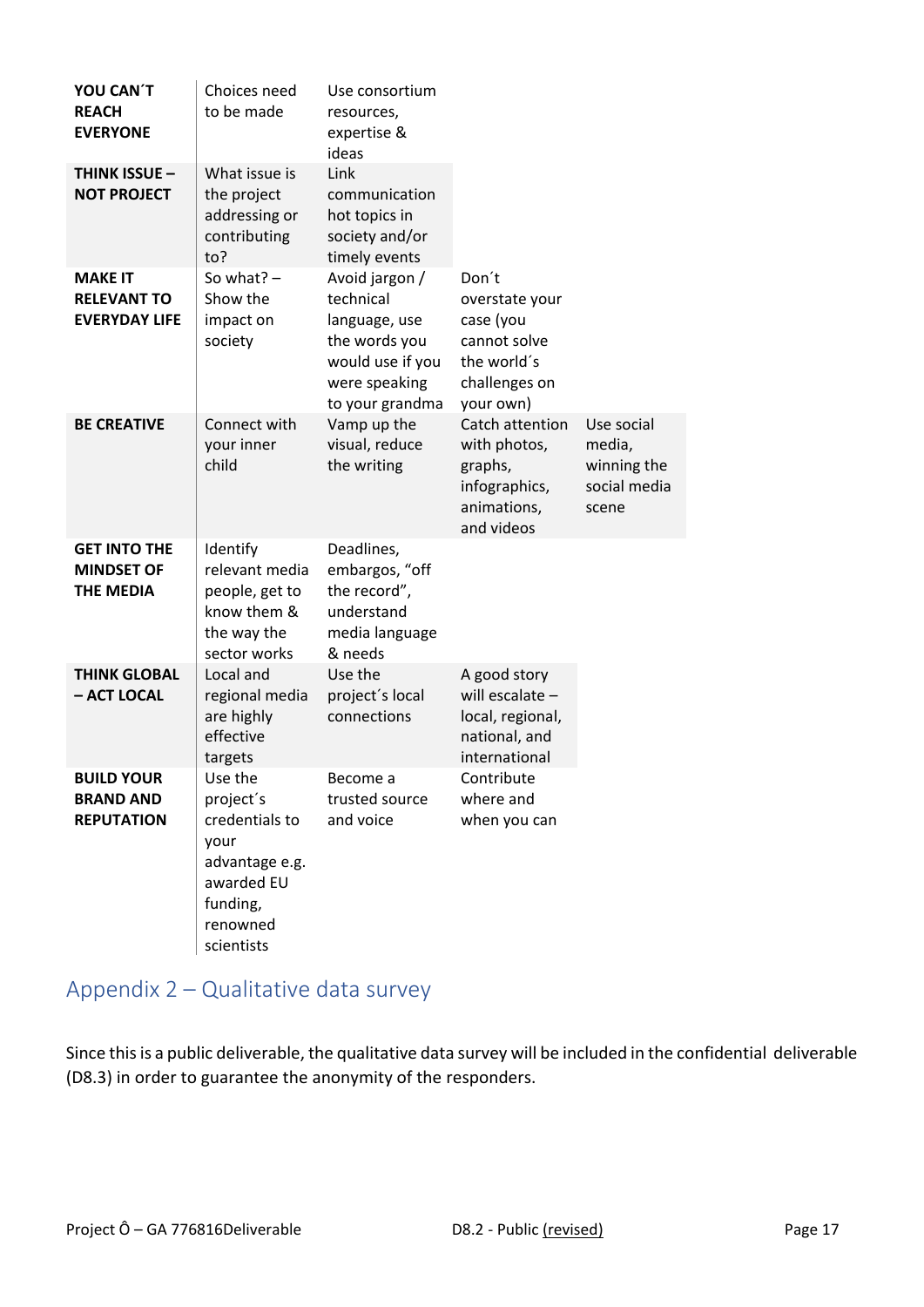# <span id="page-19-0"></span>Appendix 3 – Social Media Guidelines

The goal of these guidelines is to make explicit the type of external communication that project beneficiaries will use for a variety of stakeholders. These guidelines offer a roadmap for beneficiaries to know the key audiences for communication, to be aware of communicative objectives and key messages to be used in response to these objectives, and to provide a set of principles about how to communicate